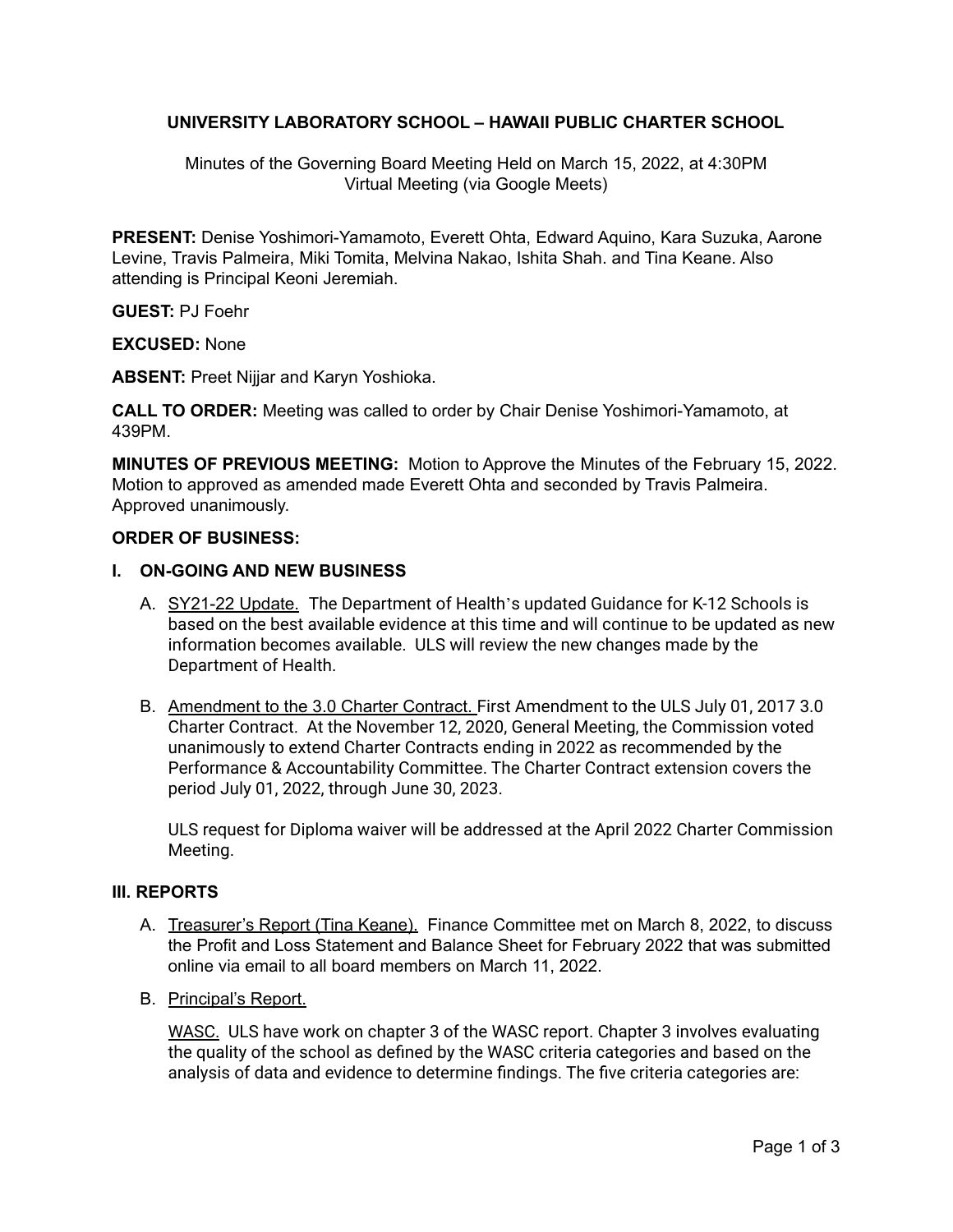Organization: Vision, Mission, Student Learner Outcomes, Governance, Leadership and Staff, and Resources; Standards-based Student Learning: Curriculum; Standards-based Student Learning: Instruction; Standards-based Student Learning: Assessment and Accountability; School Culture and Support for Student Personal and Academic Growth

All stakeholders representatives will be placed into focus groups to complete this work.

The Governing Board committees and admin team will serve as specific focus groups and complete the work for Category A: Organization criteria:

- A1. Vision, Mission, and Student Learner Outcomes—AEC Committee
- A2. Governance—Governance Committee
- A3. Leadership and Staff: Data-Informed Decision Making—Administrative Team
- A4. Leadership and Staff: Schoolwide Organization for Student Achievement—HR Committee
- A5. Leadership and Staff: Research and Professional Development—Administrative Team
- A6. Resources—Finance Committee

April 18, School In-Service: WASC and QPR (Suicide Awareness Training).

College and Career Readiness Indicators (CCRI) Class of 2021 Report. There is Disconnect between data files used by DOE and P-20 related to number of completers and the number of college access/going rate. P-20 report only reported only 43 graduate where ULSʻs Official final 2021 Adjusted Cohort Graduation Rate is 56/56 at 100%.

UPDATES. Admissions - Selection this week and notification for K & 6 next week.

2021-2022 ULS Testing Schedule Quality Assurance and Assessment Monitoring Site Visits NSLP Administrative Review (March 28 - April 1, 2022) 4th quarter school events Performing Arts Concerts Thursday, May 5 Gr 6-7 Band (MPB) 6:00pm Tuesday, May 10 Gr 2-5 (MPB) 5:30pm Thursday, May 12 Gr K-1 (MPB) 5:30pm Monday, May 16 Gr 8-12 Band (Kennedy Theater) 6:00pm Tuesday, May 17 **Greet Choir (Orvis)** 6:00pm Wednesday, May 18 Gr 6-12 Orchestra (Orvis) 6:00pm

Awards and Recognitions Programs

Grades 6-8 End of Year Assembly and Awards Program- Thursday, May 19 Grades 9-11 End of Year Assembly and Awards Program- Thursday, May 19

ULS Senior Aloha and Awards Program, Thursday, May 19, 2022. The senior aloha program is a special program for seniors to celebrate their achievements with close family and their friends.